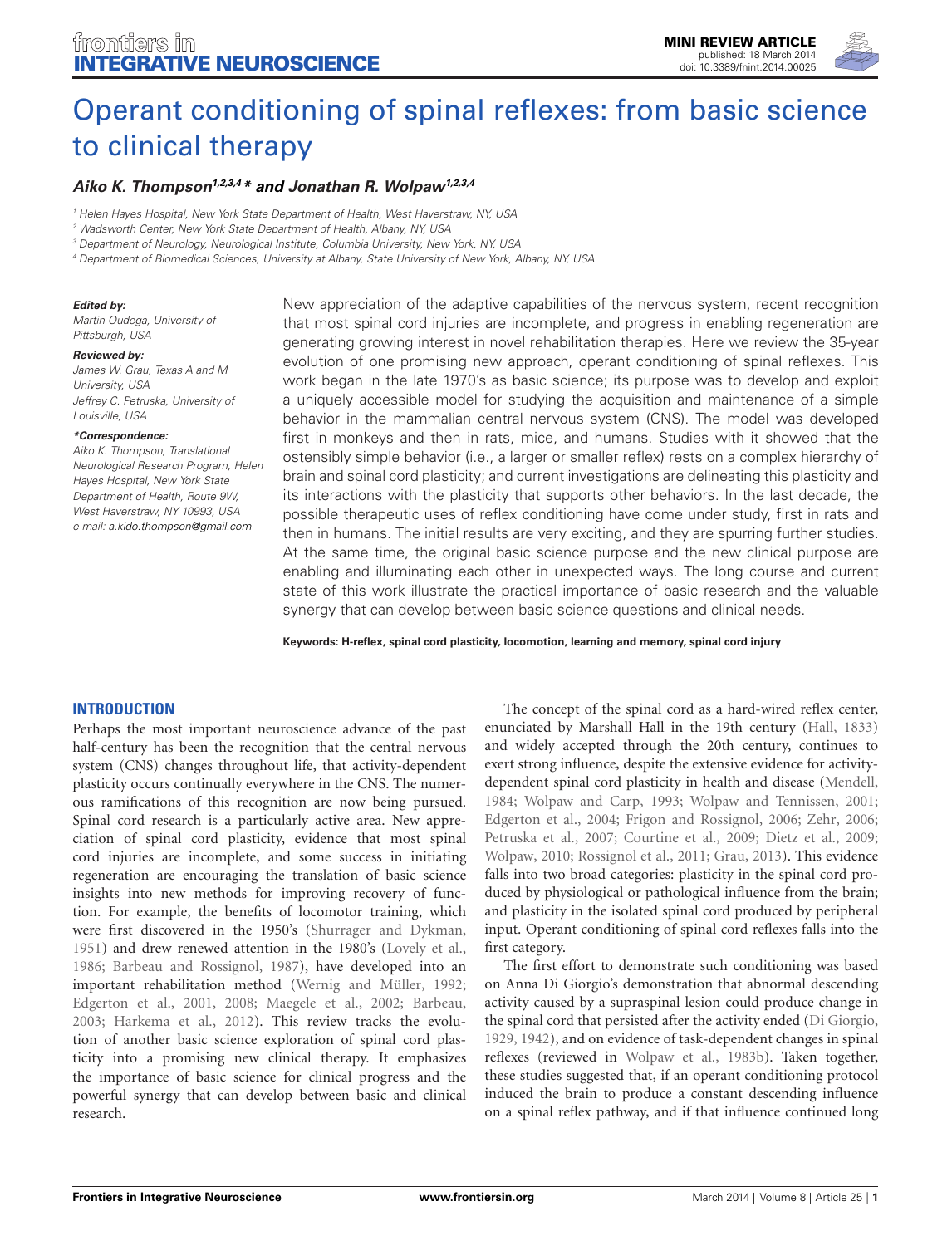enough, the spinal reflex pathway would change. The protocol would thereby create a unique model for studying the substrates of a memory (i.e., a persistent change in behavior) in the mammalian CNS [\(Wolpaw,](#page-7-5) [1982;](#page-7-5) [Wolpaw et al.,](#page-7-4) [1983b\)](#page-7-4). The experimental accessibility and relative simplicity of the spinal cord, its connection to the brain by well-defined and accessible pathways, and its direct connection to behavior would make it possible to describe the spinal cord plasticity underlying the memory, understand exactly how it changes behavior, and define the brainspinal cord interactions that create and maintain it.

Since its beginning in 1978, this work has progressed through model development to mechanistic studies to clinical application. **[Figure 1](#page-1-0)** shows the major landmarks. As early mechanistic studies began to elucidate the mechanisms of conditioning, they encouraged pre-clinical and clinical studies, which in turn are now guiding further mechanistic investigations.

## **MODEL DEVELOPMENT: ESTABLISHING THE PHENOMENON**

In the late 1950's, motor physiologists became very interested in the sequence of electromyographic (EMG) responses to sudden muscle stretch in monkeys and humans performing simisometric tasks, such as maintaining elbow angle against a constant opposing torque (e.g., [Hammond,](#page-6-18) [1956;](#page-6-18) [Lee and Tatton,](#page-6-19) [1975;](#page-6-19) [Bawa](#page-5-2) [et al.,](#page-5-2) [1979;](#page-5-2) [Lee et al.,](#page-6-20) [1983\)](#page-6-20). They identified a succession of responses that began with the earliest purely spinal and largely monosynaptic M1 response (i.e., the spinal stretch reflex (SSR)), proceeded through multisynaptic spinal or transcortical M2 and M3 components, and ended with late clearly intentional responses [\(Hammond,](#page-6-18) [1956;](#page-6-18) [Lee and Tatton,](#page-6-19) [1975;](#page-6-19) [Bawa et al.,](#page-5-2) [1979;](#page-5-2) [Lee](#page-6-20)

[et al.,](#page-6-20) [1983;](#page-6-20) [Christensen et al.,](#page-6-21) [2000,](#page-6-21) [2001;](#page-6-22) [Grey et al.,](#page-6-23) [2001\)](#page-6-23). The dependence of these components on prior instruction (i.e., "oppose the sudden stretch" or "do not oppose") grew with their latency: the latest purely intentional responses were absent for the "do not oppose" instruction; middle-latency components were much reduced; and the earliest M1 component showed little or no effect.

In these studies, the instruction typically changed from trial to trial; and the investigators focused on the later components and their relationships to and dependence on neuronal activity in sensorimotor cortex (e.g., [Evarts and Tanji,](#page-6-24) [1974\)](#page-6-24). Nevertheless, some studies noted that the instruction had some effect on the earliest purely spinal M1 component (reviewed in [Wolpaw](#page-7-4) [et al.,](#page-7-4) [1983b\)](#page-7-4). This observation, combined with the Di Giorgio studies [\(Di Giorgio,](#page-6-16) [1929,](#page-6-16) [1942\)](#page-6-17), prompted the initial effort to determine whether an operant conditioning protocol could change the SSR in the monkey biceps muscle [\(Wolpaw et al.,](#page-7-6) [1983a\)](#page-7-6). The protocol had three key features: (1) it required maintenance of both a certain elbow angle and a certain level of biceps EMG activity as the animal opposed a constant extension torque; (2) it based reward on the size of the SSR (measured by EMG) evoked by a brief pulse of additional extension torque; and (3) the reward criterion (i.e., equivalent to the instruction) remained constant over days and weeks (i.e., reward occurred when the SSR was above (up-conditioning) or below (downconditioning) a criterion). In sum, the protocol was designed to induce and maintain a long-term change in descending influence over the spinal arc of the reflex, and to thereby change the spinal cord.

<span id="page-1-0"></span>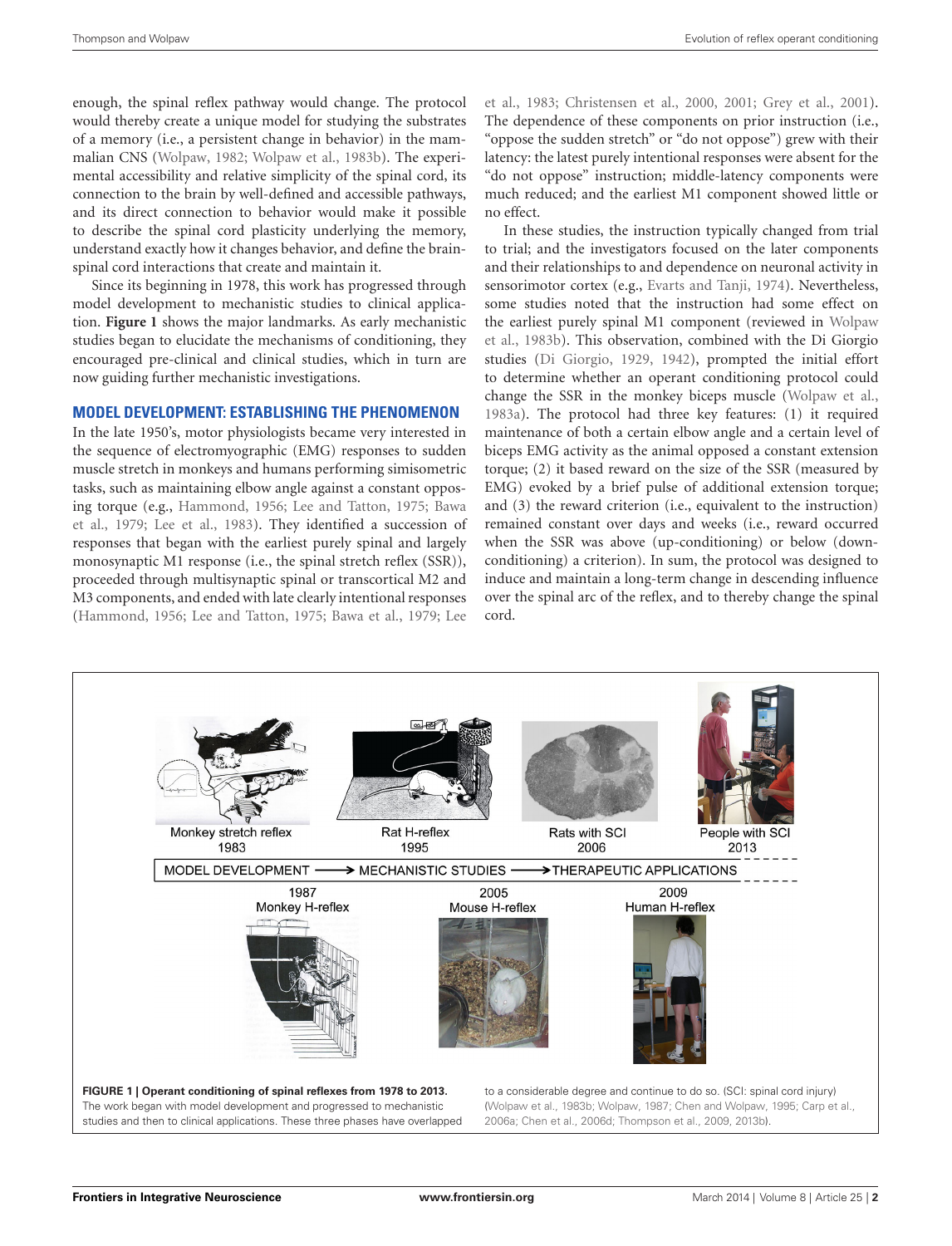This protocol was successful: in 10 of 11 monkeys, biceps SSR size changed substantially in the correct direction, and lesser SSR changes occurred in the biceps synergists, brachialis and brachioradialis [\(Wolpaw et al.,](#page-7-6) [1983a](#page-7-6)[,c\)](#page-7-8). Reflex change developed over days and weeks, so that a standard 50-day conditioning period (preceded by a 10-day control period) was adopted. The initial results led to the second version of the model, operant conditioning of the monkey triceps surae H-reflex [\(Wolpaw,](#page-7-7) [1987\)](#page-7-7), which had two advantages. It eliminated change in muscle spindle sensitivity as the mechanism of the reflex change; and it enabled conditioning in freely moving monkeys [\(Wolpaw and](#page-7-9) [Herchenroder,](#page-7-9) [1990\)](#page-7-9). However, the prolonged course of conditioning and the difficulties of primate research constrained mechanistic studies.

These constraints drove development of the next version, operant conditioning of the soleus H-reflex in the rat (**[Figure 2A](#page-3-0)**; [Chen and Wolpaw,](#page-5-3) [1995\)](#page-5-3). The rat model reduced the practical difficulties of the work and increased the numbers of animals that could be studied, and thus the questions that could be asked. It remains the primary laboratory tool. More recently, a comparable mouse model has been validated, primarily for its potential application to genomic studies of the conditioning phenomenon [\(Carp](#page-5-4) [et al.,](#page-5-4) [2006a\)](#page-5-4).

Growing interest in potential clinical applications of reflex conditioning, and demonstration of biceps SSR conditioning in humans [\(Evatt et al.,](#page-6-27) [1989;](#page-6-27) [Segal and Wolf,](#page-6-28) [1994;](#page-6-28) [Wolf and Segal,](#page-6-29) [1996\)](#page-6-29), prompted development of soleus H-reflex conditioning in humans (**[Figure 2B](#page-3-0)**). While this new version of the model had the three key features of the animal versions (i.e., defined level of pre-stimulus EMG, reward based on reflex size as measured by EMG, and an unchanging reward contingency), it differed in several ways. First, the protocol was not available continuously; conditioning occurred in three one-hour sessions per week, each containing 225 conditioning trials. Thus, over the 8–10 weeks of conditioning, the subjects completed only about 3–5% as many trials as rats did over their 50 days of conditioning. Second, the human H-reflex was elicited and EMG activity was recorded by superficial rather than implanted electrodes. Third, the reward was visual feedback (i.e., a green bar (H-reflex size criterion satisfied) or red bar (H-reflex size criterion not satisfied) on a computer screen) rather than a food pellet. Fourth, a small number of trials at the beginning of each session were control trials, in which the subject was not asked to change the reflex and received no feedback as to reflex size.

The results obtained with these five versions of the model (i.e., monkey biceps SSR, monkey triceps surae H-reflex, rat soleus Hreflex, mouse soleus H-reflex, and human soleus H-reflex) were similar in the proportion of subjects in which conditioning was successful and in the course and final magnitude of reflex change [\(Wolpaw et al.,](#page-7-6) [1983a;](#page-7-6) [Wolpaw,](#page-7-7) [1987;](#page-7-7) [Chen and Wolpaw,](#page-5-3) [1995;](#page-5-3) [Carp et al.,](#page-5-6) [2006b;](#page-5-6) [Thompson et al.,](#page-6-25) [2009\)](#page-6-25). For all versions, conditioning succeeded in 75–80% of the subjects; in the other 20–25%, the reflex remained close to its initial size. Reflex change typically began with a rapid small change in the correct direction, progressed gradually over days and weeks, and appeared to asymptote by 50–60 days [\(Wolpaw and O'Keefe,](#page-7-10) [1984;](#page-7-10) [Wolpaw](#page-7-11) [et al.,](#page-7-11) [1994;](#page-7-11) [Chen et al.,](#page-5-7) [2001;](#page-5-7) [Thompson et al.,](#page-6-25) [2009\)](#page-6-25). In rats

and monkeys, final reflex size was about 175% of its initial value for up-conditioning and 55% for down-conditioning. In humans, who performed only 3–5% as many trials as the animals, final reflex size averaged 140% for up-conditioning and 69% for downconditioning. The inter-version and inter-species similarities in course and magnitude of reflex change suggest that mechanistic studies in one version are relevant to understanding the mechanisms in others. Furthermore, the differences in plasticity between successful and unsuccessful animals can provide insight into the substrates of reflex change.

# **MECHANISTIC STUDIES: PHYSIOLOGICAL AND ANATOMICAL SUBSTRATES OF CONDITIONING**

In accord with the original goal, to use reflex operant conditioning to investigate learning and memory, mechanistic studies began in the mid-1980's and continue at present. They are delineating the spinal cord plasticity associated with conditioning and revealing the role of the brain in producing and maintaining this plasticity.

These studies began with the demonstration that H-reflex conditioning changed the spinal cord: the reflex asymmetry produced by conditioning persisted for at least several days after all supraspinal input was removed [\(Wolpaw and Lee,](#page-7-12) [1989\)](#page-7-12). Intracellular studies in primates and rats revealed that successful down-conditioning affected motoneuron firing threshold and reduced axonal conduction velocity [\(Carp and Wolpaw,](#page-5-8) [1994;](#page-5-8) [Carp et al.,](#page-5-9) [2001a,](#page-5-9)[b\)](#page-5-10). The positive shift in threshold, plus a small decrease in the primary afferent excitatory postsynaptic potential (EPSP), largely explained the smaller H-reflex [\(Halter et al.,](#page-6-30) [1995\)](#page-6-30). A change in motoneuron sodium channels was the likely origin of the threshold shift and the reduced conduction velocity [\(Halter et al.,](#page-6-30) [1995;](#page-6-30) [Wang et al.,](#page-6-31) [2013\)](#page-6-31). In addition, electromicroscopic and immunohistochemical studies found changes in several different synaptic populations on the motoneuron [\(Carp](#page-5-8) [and Wolpaw,](#page-5-8) [1994;](#page-5-8) [Halter et al.,](#page-6-30) [1995;](#page-6-30) [Feng-Chen and Wolpaw,](#page-6-32) [1996;](#page-6-32) [Carp et al.,](#page-5-10) [2001b;](#page-5-10) [Wang et al.,](#page-6-33) [2006;](#page-6-33) [Pillai et al.,](#page-6-34) [2008\)](#page-6-34). Particularly prominent was a marked increase in the number of identifiable GABAergic terminals with successful down-conditioning [\(Wang et al.,](#page-6-33) [2006\)](#page-6-33); this was accompanied by a corresponding increase in the number of identifiable GABAergic interneurons in the ventral horn [\(Wang et al.,](#page-6-35) [2009\)](#page-6-35). Furthermore, physiological analyses found change in di- or tri-synaptic pathways contributing to the H-reflex, particularly in up-conditioning [\(Wolpaw and](#page-7-13) [Chen,](#page-7-13) [2001\)](#page-7-13), and detected effects on motor unit type [\(Carp et al.,](#page-5-10) [2001b\)](#page-5-10). Reflex conditioning even affected the contralateral side of the spinal cord [\(Carp and Wolpaw,](#page-5-11) [1995\)](#page-5-11).

In summary, H-reflex conditioning produces complex multisite plasticity in the spinal cord (**[Figure 2C](#page-3-0)**). While some of these changes appear to underlie the H-reflex change (i.e., *primary plasticity* [\(Wolpaw and O'Keefe,](#page-7-10) [1984;](#page-7-10) [Wolpaw,](#page-7-3) [2010\)](#page-7-3)), others seem to be unrelated (e.g., the change in the contralateral spinal cord [\(Wolpaw and Lee,](#page-7-12) [1989;](#page-7-12) [Carp and Wolpaw,](#page-5-11) [1995;](#page-5-11) [Pillai et al.,](#page-6-34) [2008\)](#page-6-34)). These latter changes are likely to represent *compensatory plasticity* that preserves other behaviors affected by the change in the H-reflex pathway, or *reactive (i.e., downstream) plasticity* due to the changes in ongoing CNS activity produced by primary and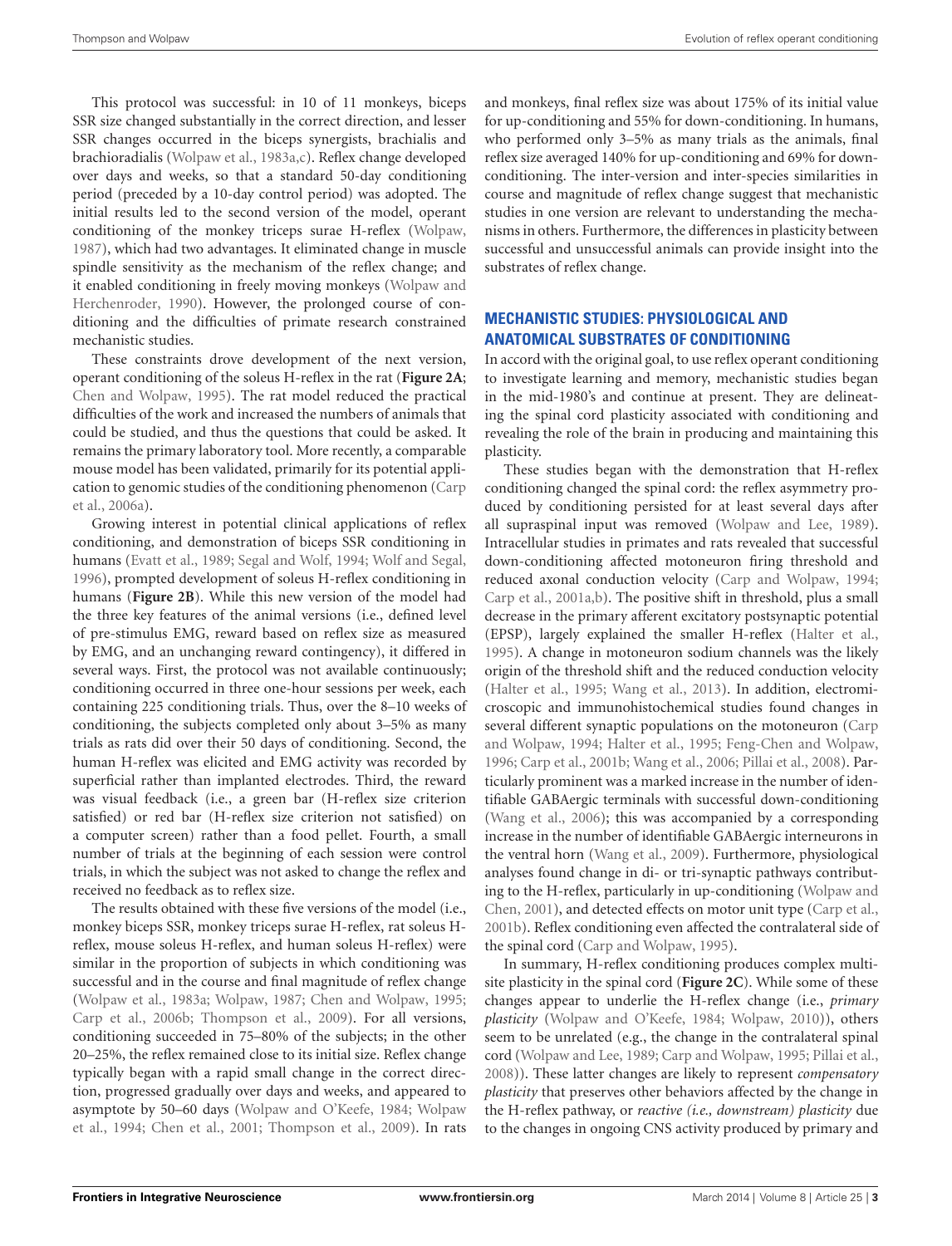

<span id="page-3-0"></span>**FIGURE 2 | H-reflex operant conditioning results in rats (A) and humans (B), and the hierarchy of brain and spinal cord plasticity that underlies H-reflex conditioning (C). (A)** As illustrated in **[Figure 1](#page-1-0)** ("Rat H-reflex"), in a rat with chronically implanted EMG electrodes and a tibial nerve cuff, the implant wires travel subcutaneously to a head-mounted connector and then through a flexible cable and a commutator to amplifiers and stimulator. The rat moves freely about the cage as soleus muscle activity is monitored 24 h per day. Whenever the absolute (i.e., rectified) value of soleus EMG stays in a specified range for a randomly varying 2.3- to 2.7-s period, a nerve cuff stimulus elicits an M-wave just above threshold and an H-reflex. Top: For the first 10 days (from day –10 to day 0), the rat is exposed to the control mode, in which no reward occurs and the H-reflex is simply measured to determine its initial size. For the next 50 days, it is exposed to the up-conditioning (HRup) or down-conditioning (HRdown) mode, in which a food-pellet reward occurs whenever the H-reflex is above (HRup) or below (HRdown) a criterion value. A rat averages 2000–6000 trials per day, and the criterion is set to provide 500–1000 rewards per day to satisfy the daily requirement (based on body weight). The background EMG and the M-wave stay constant throughout. Successful conditioning (defined as a change of at least 20% in the correct direction) occurs in 75–80% of the rats (the others remain within 20% of their control value). The graphs show average  $(\pm$  SEM) daily H-reflex sizes for 59 successful HRup rats (red upward triangles) and 81 successful HRdown rats (blue downward triangles). In both groups, mode-appropriate change in H-reflex size develops steadily over the 50 days. Bottom: Average absolute post-stimulus EMG for representative days from an HRup rat (left) and an HRdown rat (right) under the control mode (solid) and near the end of HRup or HRdown conditioning (dashed). After conditioning, the H-reflex is larger in the HRup rat and smaller in the HRdown rat, while the background EMG activity and the M-wave have not changed (Updated from [Wolpaw,](#page-7-14) [1997\)](#page-7-14). **(B)** As illustrated in **[Figure 1](#page-1-0)** ("Human H-reflex"), EMG activity is monitored in a person with EMG electrodes over the soleus muscle and tibial nerve-stimulating electrodes in the popliteal fossa. The person maintains a natural standing posture facing a screen that displays the current absolute level of soleus EMG in relation to a specified range. Whenever the absolute value of soleus EMG stays in this range for several sec, tibial nerve stimulation elicits an M-wave just above threshold and an H-reflex. Top: For

the first six sessions (i.e., baseline sessions, from day −14 to day 0), the person is exposed to the control mode, in which the H-reflex is simply measured to determine its initial size. For the next 24 sessions (i.e., conditioning sessions, days 0–56, three sessions per week), the person is exposed to the HRup or HRdown conditioning mode, in which, after each conditioning trial, the screen provides immediate feedback indicating whether the H-reflex was above (HRup) or below (HRdown) a criterion value. The person completes 225 conditioning trials per session. The background EMG and the M-wave stay constant throughout the sessions. Successful conditioning occurs in about 80% of the people. The graphs show average (± SEM) daily H-reflex sizes for six successful HRup people (red upward triangles) and eight successful HRdown people (blue downward triangles). In both groups, mode-appropriate change in H-reflex size develops steadily over the 24 conditioning sessions. Bottom: Average peri-stimulus EMG from an HRup subject (left) and an HRdown subject (right) for a baseline session (i.e., control mode) (solid) and for the last HRup or HRdown conditioning session (dashed) (A stimulus artifact occurs at 0 ms) (From [Thompson et al.,](#page-6-25) [2009\)](#page-6-25). **(C)** A hierarchy of brain and spinal cord plasticity underlies H-reflex conditioning. The shaded ovals indicate the spinal and supraspinal sites of definite or probable plasticity associated with operant conditioning of the H-reflex. "MN" is the motoneuron, "CST" is the main corticospinal tract, "IN" is a spinal interneuron, and "GABA IN" is a GABAergic spinal interneuron. Dashed pathways imply the possibility of intervening spinal interneurons. The monosynaptic and probably oligosynaptic H-reflex pathway from groups Ia, II, and Ib afferents to the motoneuron is shown. Definite (dark gray) or probable (light gray) sites of plasticity include: the motoneuron membrane (i.e., firing threshold and axonal conduction velocity); motor unit properties; GABAergic interneurons; GABAergic terminals and C terminals on the motoneuron; the Ia afferent synaptic connection; terminals conveying oligosynaptic groups I and II inhibition or excitation to the motoneuron; sensorimotor cortex; and cerebellum. As described in the text, the data suggest that the reward contingency acts through the inferior olive to guide and maintain plasticity in the cerebellum that guides and maintains plasticity in sensorimotor cortex that (via the CST) guides and maintains plasticity in the spinal cord that is directly responsible for H-reflex change (Modified from [Wolpaw,](#page-7-3) [2010\)](#page-7-3).

compensatory plasticity [\(Wolpaw and O'Keefe,](#page-7-10) [1984;](#page-7-10) [Wolpaw,](#page-7-3) [2010\)](#page-7-3).

Lesion studies of the dependence of H-reflex change on brain-spinal cord connections showed that H-reflex conditioning requires the corticospinal tract and sensorimotor cortex, but does not require other major descending or ascending spinal cord pathways [\(Chen et al.,](#page-5-12) [2002,](#page-5-12) [2006a](#page-5-13)[,c;](#page-5-14) [Chen and Wolpaw,](#page-5-15) [2002\)](#page-5-15). The cerebellum and the inferior olive are essential, at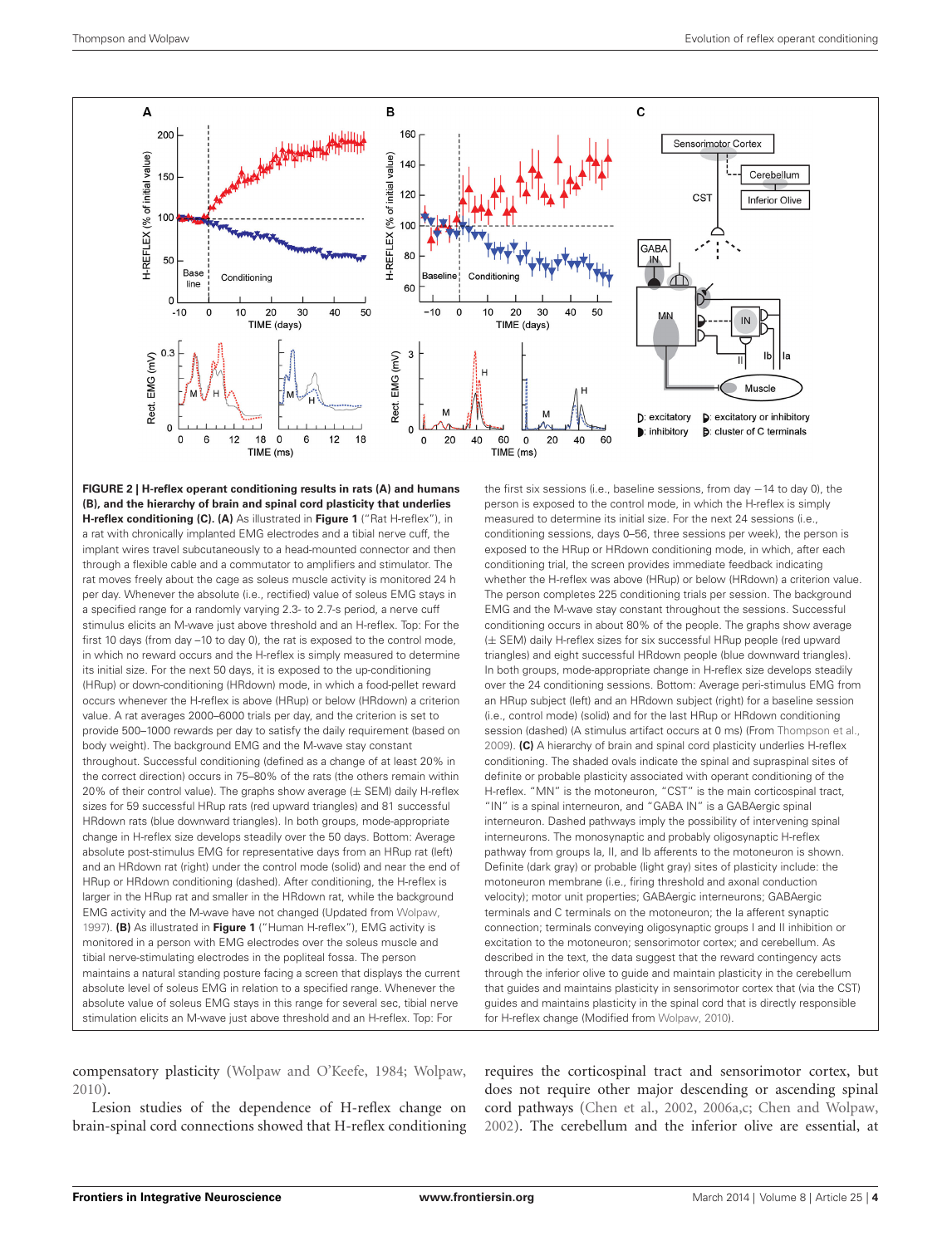least for down-conditioning [\(Chen and Wolpaw,](#page-5-16) [2005;](#page-5-16) [Wolpaw](#page-7-15) [and Chen,](#page-7-15) [2006;](#page-7-15) [Chen et al.,](#page-5-17) [2012\)](#page-5-17). Since the rubrospinal tract is not needed, cerebellar output to cortex appears to be the cerebellum's crucial contribution [\(Chen and Wolpaw,](#page-5-16) [2005;](#page-5-16) [Wolpaw and Chen,](#page-7-15) [2006\)](#page-7-15). The effects of specific lesions after down-conditioning has occurred indicates that plasticity in sensorimotor cortex (or closely related areas) is essential for the survival (beyond 5–10 days) of the spinal cord plasticity directly responsible for H-reflex change [\(Chen et al.,](#page-5-13) [2006a,](#page-5-13)[c\)](#page-5-14), that the cerebellum is essential for the long-term maintenance (beyond 40 days) of this cortical plasticity [\(Chen and Wolpaw,](#page-5-16) [2005;](#page-5-16) [Wolpaw and Chen,](#page-7-15) [2006\)](#page-7-15), and that the cerebellum's role may depend on cerebellar plasticity that is induced and maintained by climbing fiber input from the inferior olive [\(Chen et al.,](#page-5-17) [2012\)](#page-5-17). Taken together, these studies showed that H-reflex conditioning depends on a hierarchy of plasticity (i.e., **[Figure 2C](#page-3-0)**), in which the reward contingency produces plasticity in the brain that guides and maintains the plasticity in the spinal cord that is directly responsible for the H-reflex change [\(Wolpaw,](#page-7-3) [2010\)](#page-7-3).

## **THERAPEUTIC APPLICATIONS**

The work summarized above also explored the impact of H-reflex conditioning on the functioning of the reflex pathway during locomotion and on locomotion itself. In normal rats, the conditioned reflex increases or decreases were evident during locomotion; and the altered H-reflex pathway affected locomotor EMG activity and kinematics. However, conditioning did not disturb important locomotor features, such as right/left symmetry and step-length [\(Chen et al.,](#page-6-36) [2005\)](#page-6-36). It appeared that compensatory changes in the behavior of other muscles prevented soleus Hreflex conditioning from disturbing normal locomotion [\(Chen](#page-5-18) [et al.,](#page-5-18) [2011\)](#page-5-18). Nevertheless, this work suggested that H-reflex conditioning might improve locomotion impaired by trauma or disease.

The first exploration of possible therapeutic effects asked whether right soleus H-reflex up-conditioning could improve locomotion in rats in which a lesion of the right lateral column of the spinal cord had weakened right stance and produced an asymmetrical step-cycle (i.e., the rats limped). The step-cycle asymmetry disappeared in up-conditioned rats and did not change in rats in which the H-reflex was simply measured [\(Chen et al.,](#page-5-5) [2006d\)](#page-5-5). This finding that up-conditioning modified locomotion in spinal cord-injured rats differed from the results in normal rats, in which compensatory plasticity prevented H-reflex conditioning from modifying (i.e., impairing) locomotion [\(Chen et al.,](#page-5-18) [2011\)](#page-5-18). In rats in which locomotion was already abnormal, Hreflex conditioning aimed at counteracting the deficit improved locomotion.

These results spurred development of the human soleus Hreflex conditioning protocol [\(Thompson et al.,](#page-6-25) [2009\)](#page-6-25). As noted above, this human protocol had a new feature that was absent in the animal versions. In each conditioning session, it measured 20 control H-reflexes (i.e., elicited without the reward contingency), as well as 225 conditioned H-reflexes. Thus, in addition to demonstrating H-reflex conditioning in humans, it was able to show that this conditioning is the sum of two

phenomena: within-session change (i.e., task-dependent adaptation) that appears after 4–6 conditioning sessions and probably reflects immediate change in cortical influence (e.g., on presynaptic inhibition); and gradual across-session change (i.e., long-term change) that begins after 10–12 sessions and probably reflects spinal cord plasticity [\(Thompson et al.,](#page-6-25) [2009\)](#page-6-25). Task-dependent adaptation affects the H-reflex only during the conditioning protocol. In contrast, long-term change affects the H-reflex continuously and across a wide range of stimulus levels [\(Thompson](#page-6-37) [et al.,](#page-6-37) [2013a\)](#page-6-37). Thus, it affects other behaviors (e.g., locomotion). The major theoretical and practical significance of this impact on other behaviors is discussed further below.

The development of this human protocol, the evidence that it induces long-term plasticity in the spinal cord pathway, and the evidence of therapeutic efficacy in rats enabled and encouraged an effort to determine whether H-reflex conditioning could improve locomotion in people with chronic incomplete spinal cord injury (SCI; [Thompson et al.,](#page-6-26) [2013b\)](#page-6-26). The subjects were people in whom spasticity impaired locomotion; thus downconditioning of the soleus H-reflex was the logical therapeutic intervention. Over 30 conditioning sessions, the soleus H-reflex decreased in two-thirds of the subjects and remained smaller several months later; in these subjects walking speed increased and right-left symmetry improved, with better EMG modulation across the step-cycle in both legs. In contrast, these improvements did not occur in subjects in whom down-conditioning was not successful or in subjects in whom the H-reflex was simply measured for 30 sessions. Furthermore, beginning about 5 weeks into the conditioning sessions, all of the subjects in whom the H-reflex decreased commented spontaneously that they were walking faster and farther in their daily lives, and several noted less clonus, easier stepping, less arm weight-bearing, and/or other improvements.

These animal and human results indicate that reflex conditioning protocols can improve recovery after chronic incomplete SCI, and possibly in other disorders. Indeed, studies in rats in which the sciatic nerve has been transected and has regenerated suggest that appropriate H-reflex conditioning can improve recovery when the normal Ia afferent connections to motoneurons have been disrupted [\(Chen et al.,](#page-6-38) [2010\)](#page-6-38).

Operant conditioning protocols designed to change other pathways might also have therapeutic value. Reciprocal inhibition in the spinal cord can be conditioned [\(Chen et al.,](#page-5-19) [2006b\)](#page-5-19). The motor evoked potential (MEP) in response to transcranial magnetic stimulation can be conditioned; this protocol might be used to improve corticospinal connectivity [\(Abel et al.,](#page-5-20) [2011;](#page-5-20) [Thompson et al.,](#page-6-39) [2011\)](#page-6-39). The essential attribute of these protocols is that they base reward on the activity in a specific CNS pathway (e.g., the soleus H-reflex pathway, a corticospinal pathway). Thus, they produce "targeted neuroplasticity." They are both flexible and specific; they can either increase or decrease activity in a specific pathway. Thus, a protocol can be designed to address an individual's specific deficit. For example, in rats with weak right stance, H-reflex up-conditioning that enhanced the stance-phase soleus burst improved locomotion, while in people with spasticity, down-conditioning that reduced excessive soleus activation through the reflex pathway produced improvement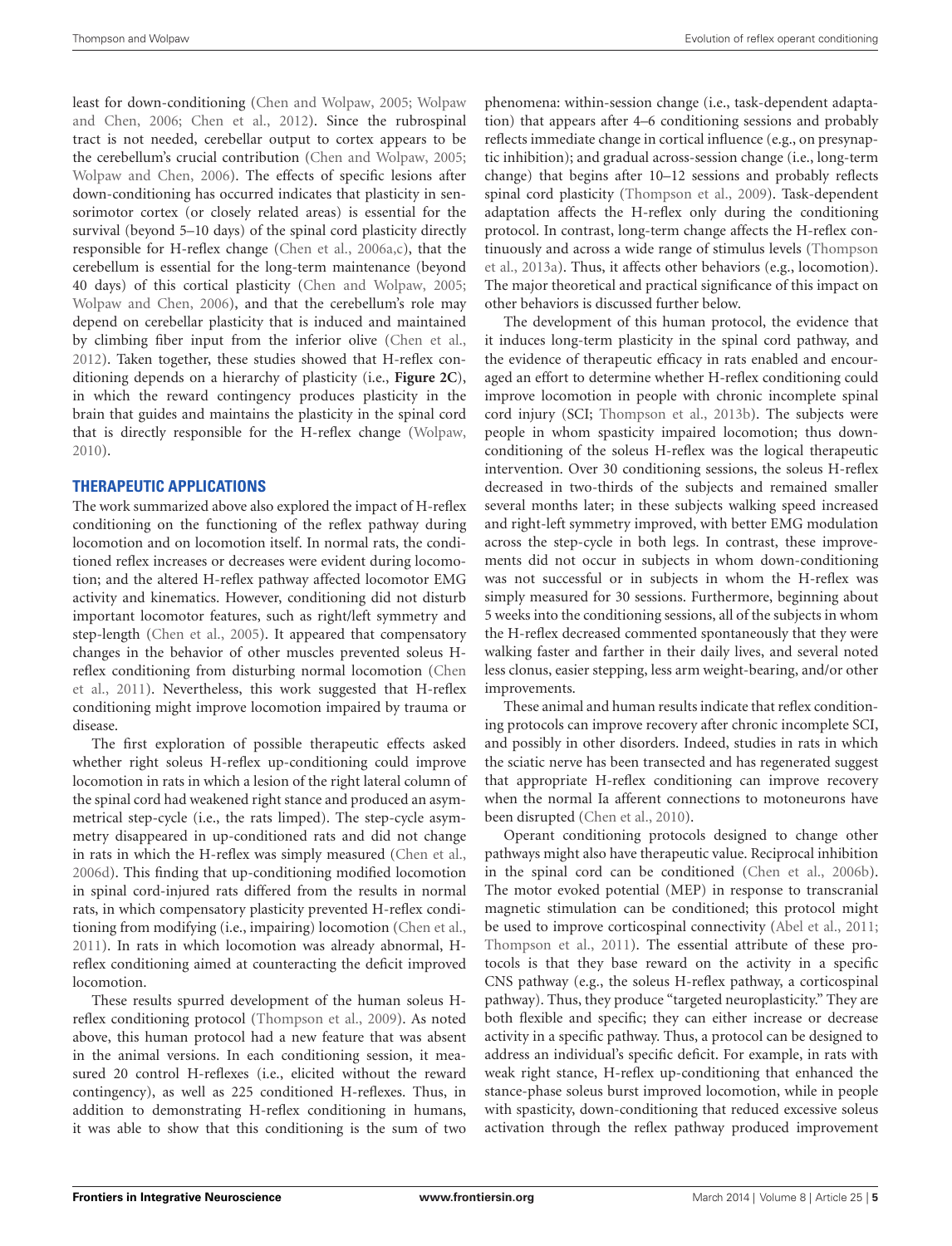[\(Chen et al.,](#page-5-5) [2006d;](#page-5-5) [Thompson et al.,](#page-6-26) [2013b\)](#page-6-26). This flexibility and specificity contrast with drug interventions (e.g., botulinum toxin and baclofen), which simply weaken muscles or reflexes and may have undesirable side effects [\(Dario et al.,](#page-6-40) [2004;](#page-6-40) [Dario and](#page-6-41) [Tomei,](#page-6-41) [2004;](#page-6-41) [Sheean,](#page-6-42) [2006;](#page-6-42) [Ward,](#page-6-43) [2008;](#page-6-43) [Thomas and Simpson,](#page-6-44) [2012\)](#page-6-44).

Furthermore, the targeted plasticity produced by an appropriate operant conditioning protocol can trigger plasticity elsewhere that has widespread beneficial effects. In people with SCI, the benefits of down-conditioning extended far beyond those attributable to weakening the soleus H-reflex pathway in one leg: locomotor EMG activity improved in proximal and distal muscles of both legs; and people noted improvements in other aspects of motor function (e.g., balance; [Thompson et al.,](#page-6-26) [2013b\)](#page-6-26). These widespread benefits are explicable in terms of the "negotiated equilibrium" hypothesis of spinal cord function [\(Wolpaw,](#page-7-3) [2010\)](#page-7-3). According to this hypothesis, the brain maintains spinal neurons and synapses in an equilibrium that serves all the behaviors in the current repertoire. When the acquisition of a new behavior (e.g., a larger or smaller H-reflex) changes the spinal cord and disturbs older behaviors, it triggers widespread adaptive changes that arrive at a new equilibrium that serves the expanded repertoire. When an older behavior has been impaired by trauma or disease, the new equilibrium may actually improve it [\(Chen et al.,](#page-5-21) [2013;](#page-5-21) [Thompson et al.,](#page-6-26) [2013b\)](#page-6-26).

## **CONCLUSION**

The importance of basic science as a driver and enabler of clinical progress, and the role of clinical needs in encouraging and justifying basic science, are illustrated by the work reviewed here. When the development of reflex operant conditioning began 35 years ago, the prevailing view of the spinal cord was that it was simply a hard-wired reflex center. The demonstration of reflex operant conditioning helped to overturn this traditional view, and provided a unique model for studying learning and memory in the mammalian CNS. The possibility that the model could have clinical applications did not draw attention for some years. As it has turned out, operant conditioning of spinal cord reflexes is both a valuable laboratory model and a potentially powerful therapeutic method. The experimental accessibility and relative simplicity of the spinal cord, its connection to the brain by well-defined and accessible pathways, its closeness to behavior, and its role (along with the analogous brainstem nuclei) as the final common pathway for all neuromuscular behaviors, make reflex conditioning extremely useful for defining the plasticity underlying a memory, determining how this plasticity affects behavior, and exploring the brain-spinal cord interactions that create and maintain this plasticity. These same attributes underlie its clinical promise. Its ability to target spinal pathways that participate in many important behaviors make reflex operant conditioning a flexible and specific method for addressing functional deficits. Furthermore, its broad beneficial effects are guiding basic studies and generating new thinking about the role of the spinal cord in behavior and about how the many behaviors in an individual's repertoire are acquired and maintained.

#### **REFERENCES**

- <span id="page-5-20"></span>Abel, B. M., Emore, E., and Thompson, A. K. (2011). Operant up-conditioning of the ankle dorsiflexor motor evoked potential in people with multiple sclerosis. Society for Neuroscience 41st Annual Meeting, Program No. 917.919. Washington, D.C.
- <span id="page-5-0"></span>Barbeau, H., and Rossignol, S. (1987). Recovery of locomotion after chronic spinalization in the adult cat. *Brain Res.* 412, 84–95. doi: 10.1016/0006- 8993(87)91442-9
- <span id="page-5-1"></span>Barbeau, H. (2003). Locomotor training in neurorehabilitation: emerging rehabilitation concepts. *Neurorehabil. Neural Repair* 17, 3–11. doi: 10. 1177/0888439002250442
- <span id="page-5-2"></span>Bawa, P., Stein, R. B., and Tatton, W. G. (1979). Dynamics of a long-latency reflex pathway in the monkey. *Biol. Cybern.* 34, 107–110. doi: 10.1007/bf00365474
- <span id="page-5-9"></span>Carp, J. S., Chen, X. Y., Sheikh, H., and Wolpaw, J. R. (2001a). Operant conditioning of rat H-reflex affects motoneuron axonal conduction velocity. *Exp. Brain Res.* 136, 269–273. doi: 10.1007/s002210000608
- <span id="page-5-10"></span>Carp, J. S., Chen, X. Y., Sheikh, H., and Wolpaw, J. R. (2001b). Motor unit properties after operant conditioning of rat H-reflex. *Exp. Brain Res.* 140, 382–386. doi: 10. 1007/s002210100830
- <span id="page-5-4"></span>Carp, J. S., Tennissen, A. M., Chen, X. Y., and Wolpaw, J. R. (2006a). H-reflex operant conditioning in mice. *J. Neurophysiol.* 96, 1718–1727. doi: 10.1152/jn. 00470.2006
- <span id="page-5-6"></span>Carp, J. S., Tennissen, A. M., Chen, X. Y., and Wolpaw, J. R. (2006b). Diurnal Hreflex variation in mice. *Exp. Brain Res.* 168, 517–528. doi: 10.1007/s00221-005- 0106-y
- <span id="page-5-8"></span>Carp, J. S., and Wolpaw, J. R. (1994). Motoneuron plasticity underlying operantly conditioned decrease in primate H-reflex. *J. Neurophysiol.* 72, 431–442.
- <span id="page-5-11"></span>Carp, J. S., and Wolpaw, J. R. (1995). Motoneuron properties after operantly conditioned increase in primate H-reflex. *J. Neurophysiol.* 73, 1365–1373.
- <span id="page-5-17"></span>Chen, X., Chen, Y., Chen, L., Liu, R., Wang, Y., Yao, L. H., et al. (2012). Inferior olive ablation prevents acquisition and long-term maintenance of soleus H-reflex down-conditioning in rats. Society for Neuroscience 42nd Annual Meeting, Program No. 475.417. New Orleans, LA.
- <span id="page-5-12"></span>Chen, X. Y., Carp, J. S., Chen, L., and Wolpaw, J. R. (2002). Corticospinal tract transection prevents operantly conditioned H-reflex increase in rats. *Exp. Brain Res.* 144, 88–94. doi: 10.1007/s00221-002-1026-8
- <span id="page-5-13"></span>Chen, X. Y., Carp, J. S., Chen, L., and Wolpaw, J. R. (2006a). Sensorimotor cortex ablation prevents H-reflex up-conditioning and causes a paradoxical response to down-conditioning in rats. *J. Neurophysiol.* 96, 119–127. doi: 10.1152/jn.01271. 2005
- <span id="page-5-19"></span>Chen, X. Y., Chen, L., Chen, Y., and Wolpaw, J. R. (2006b). Operant conditioning of reciprocal inhibition in rat soleus muscle. *J. Neurophysiol.* 96, 2144–2150. doi: 10.1152/jn.00253.2006
- <span id="page-5-7"></span>Chen, X. Y., Chen, L., and Wolpaw, J. R. (2001). Time course of H-reflex conditioning in the rat. *Neurosci. Lett.* 302, 85–88. doi: 10.1016/s0304-3940(01)01658-5
- <span id="page-5-14"></span>Chen, X. Y., Chen, Y., Chen, L., Tennissen, A. M., and Wolpaw, J. R. (2006c). Corticospinal tract transection permanently abolishes H-reflex down-conditioning in rats. *J. Neurotrauma* 23, 1705–1712. doi: 10.1089/neu.2006.23.1705
- <span id="page-5-3"></span>Chen, X. Y., and Wolpaw, J. R. (1995). Operant conditioning of H-reflex in freely moving rats. *J. Neurophysiol.* 73, 411–415.
- <span id="page-5-15"></span>Chen, X. Y., and Wolpaw, J. R. (2002). Probable corticospinal tract control of spinal cord plasticity in the rat. *J. Neurophysiol.* 87, 645–652. doi: 10.1152/jn.00391. 2001
- <span id="page-5-16"></span>Chen, X. Y., and Wolpaw, J. R. (2005). Ablation of cerebellar nuclei prevents Hreflex down-conditioning in rats. *Learn. Mem.* 12, 248–254. doi: 10.1101/lm. 91305
- <span id="page-5-21"></span>Chen, Y., Chen, L., Liu, R., Wang, Y., Chen, X. Y., and Wolpaw, J. R. (2013). Locomotor impact of beneficial or non-beneficial H-reflex conditioning after spinal cord injury. *J. Neurophysiol.* doi: 10.1152/jn.00756.2013. [Epub ahead of print].
- <span id="page-5-18"></span>Chen, Y., Chen, L., Wang, Y., Wolpaw, J. R., and Chen, X. Y. (2011). Operant conditioning of rat soleus H-reflex oppositely affects another H-reflex and changes locomotor kinematics. *J. Neurosci.* 31, 11370–11375. doi: 10.1523/jneurosci. 1526-11.2011
- <span id="page-5-5"></span>Chen, Y., Chen, X. Y., Jakeman, L. B., Chen, L., Stokes, B. T., and Wolpaw, J. R. (2006d). Operant conditioning of H-reflex can correct a locomotor abnormality after spinal cord injury in rats. *J. Neurosci.* 26, 12537–12543. doi: 10. 1523/JNEUROSCI.2198-06.2006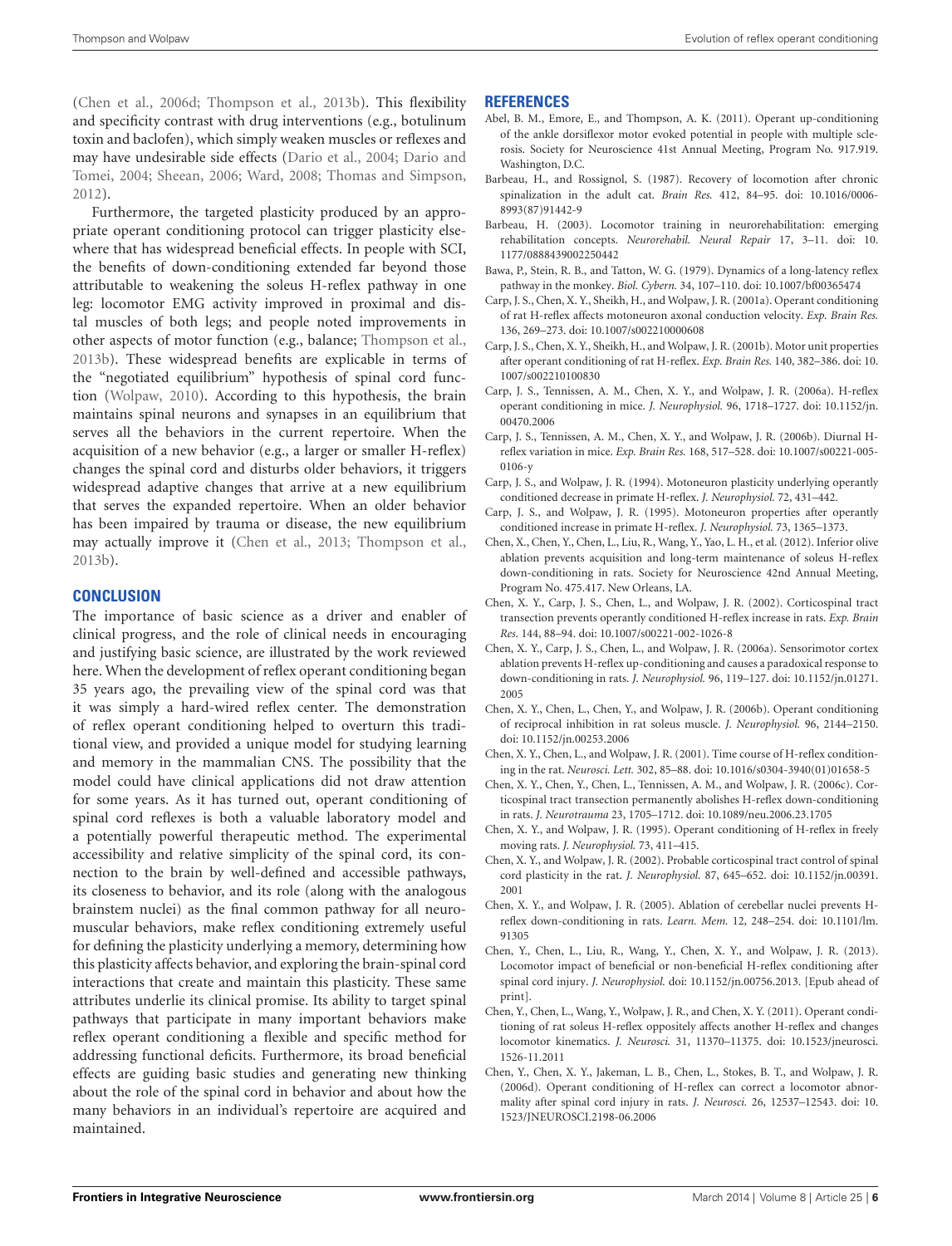- <span id="page-6-36"></span>Chen, Y., Chen, X. Y., Jakeman, L. B., Schalk, G., Stokes, B. T., and Wolpaw, J. R. (2005). The interaction of a new motor skill and an old one: H-reflex conditioning and locomotion in rats. *J. Neurosci.* 25, 6898–6906. doi: 10. 1523/jneurosci.1684-05.2005
- <span id="page-6-38"></span>Chen, Y., Wang, Y., Chen, L., Sun, C., English, A. W., Wolpaw, J. R., et al. (2010). H-reflex up-conditioning encourages recovery of EMG activity and H-reflexes after sciatic nerve transection and repair in rats. *J. Neurosci.* 30, 16128–16136. doi: 10.1523/jneurosci.4578-10.2010
- <span id="page-6-22"></span>Christensen, L. O., Andersen, J. B., Sinkjaer, T., and Nielsen, J. (2001). Transcranial magnetic stimulation and stretch reflexes in the tibialis anterior muscle during human walking. *J. Physiol.* 531, 545–557. doi: 10.1111/j.1469-7793.2001. 0545i.x
- <span id="page-6-21"></span>Christensen, L. O., Petersen, N., Andersen, J. B., Sinkjaer, T., and Nielsen, J. B. (2000). Evidence for transcortical reflex pathways in the lower limb of man. *Prog. Neurobiol.* 62, 251–272. doi: 10.1016/s0301-0082(00)00007-1
- <span id="page-6-12"></span>Courtine, G., Gerasimenko, Y., van den Brand, R., Yew, A., Musienko, P., Zhong, H., et al. (2009). Transformation of nonfunctional spinal circuits into functional states after the loss of brain input. *Nat. Neurosci.* 12, 1333–1342. doi: 10.1038/nn. 2401
- <span id="page-6-40"></span>Dario, A., Scamoni, C., Picano, M., Casagrande, F., and Tomei, G. (2004). Pharmacological complications of the chronic baclofen infusion in the severe spinal spasticity. Personal experience and review of the literature. *J. Neurosurg. Sci.* 48, 177–181.
- <span id="page-6-41"></span>Dario, A., and Tomei, G. (2004). A benefit-risk assessment of baclofen in severe spinal spasticity. *Drug Saf.* 27, 799–818. doi: 10.2165/00002018-200427110- 00004
- <span id="page-6-16"></span>Di Giorgio, A. M. (1929). Persistenza nell'animale spinale, di asimmetrie posturali e motorie di origine cerebellare. Nota I-III. *Arch. Fisiol.* 27, 519–542.
- <span id="page-6-17"></span>Di Giorgio, A. M. (1942). Azione del cervelletto—neocerebellum—sul tono posturale degli arti e localizzazioni cerebellari nell'animale rombencefalico. *Arch. Fisiol.* 42, 25–79.
- <span id="page-6-13"></span>Dietz, V., Grillner, S., Trepp, A., Hubli, M., and Bolliger, M. (2009). Changes in spinal reflex and locomotor activity after a complete spinal cord injury: a common mechanism? *Brain* 132, 2196–2205. doi: 10.1093/brain/awp124
- <span id="page-6-4"></span>Edgerton, V. R., Courtine, G., Gerasimenko, Y. P., Lavrov, I., Ichiyama, R. M., Fong, A. J., et al. (2008). Training locomotor networks. *Brain Res. Rev.* 57, 241–254. doi: 10.1016/j.brainresrev.2007.09.002
- <span id="page-6-3"></span>Edgerton, V. R., Leon, R. D., Harkema, S. J., Hodgson, J. A., London, N., Reinkensmeyer, D. J., et al. (2001). Retraining the injured spinal cord. *J. Physiol.* 533, 15–22. doi: 10.1111/j.1469-7793.2001.0015b.x
- <span id="page-6-9"></span>Edgerton, V. R., Tillakaratne, N. J., Bigbee, A. J., de Leon, R. D., and Roy, R. R. (2004). Plasticity of the spinal neural circuitry after injury. *Annu. Rev. Neurosci.* 27, 145–167. doi: 10.1146/annurev.neuro.27.070203.144308
- <span id="page-6-24"></span>Evarts, E. V., and Tanji, J. (1974). Gating of motor cortex reflexes by prior instruction. *Brain Res.* 71, 479–494. doi: 10.1016/0006-8993(74)90992-5
- <span id="page-6-27"></span>Evatt, M. L., Wolf, S. L., and Segal, R. L. (1989). Modification of human spinal stretch reflexes: preliminary studies. *Neurosci. Lett.* 105, 350–355. doi: 10. 1016/0304-3940(89)90646-0
- <span id="page-6-32"></span>Feng-Chen, K. C., and Wolpaw, J. R. (1996). Operant conditioning of H-reflex changes synaptic terminals on primate motoneurons. *Proc. Natl. Acad. Sci. U S A* 93, 9206–9211. doi: 10.1073/pnas.93.17.9206
- <span id="page-6-10"></span>Frigon, A., and Rossignol, S. (2006). Functional plasticity following spinal cord lesions. *Prog. Brain Res.* 157, 231–260. doi: 10.1016/s0079-6123(06)57016-5
- <span id="page-6-15"></span>Grau, J. W. (2013). Learning from the spinal cord: how the study of spinal cord plasticity informs our view of learning. *Neurobiol. Learn. Mem.* 108C, 155–171. doi: 10.1016/j.nlm.2013.08.003
- <span id="page-6-23"></span>Grey, M. J., Ladouceur, M., Andersen, J. B., Nielsen, J. B., and Sinkjaer, T. (2001). Group II muscle afferents probably contribute to the medium latency soleus stretch reflex during walking in humans. *J. Physiol.* 534, 925–933. doi: 10.1111/j. 1469-7793.2001.00925.x
- <span id="page-6-7"></span>Hall, M. (1833). On the reflex function of the medulla oblongata and medulla spinalis. *Philos. Trans. R. Soc. Lond.* 123, 635–665. doi: 10.1098/rstl.1833. 0028
- <span id="page-6-30"></span>Halter, J. A., Carp, J. S., and Wolpaw, J. R. (1995). Operantly conditioned motoneuron plasticity: possible role of sodium channels. *J. Neurophysiol.* 73, 867–871.
- <span id="page-6-18"></span>Hammond, P. H. (1956). The influence of prior instruction to the subject on an apparently involuntary neuro-muscular response. *J. Physiol.* 132, 17P–18P.
- <span id="page-6-6"></span>Harkema, S. J., Hillyer, J., Schmidt-Read, M., Ardolino, E., Sisto, S. A., and Behrman, A. L. (2012). Locomotor training: as a treatment of spinal cord injury

and in the progression of neurologic rehabilitation. *Arch. Phys. Med. Rehabil.* 93, 1588–1597. doi: 10.1016/j.apmr.2012.04.032

- <span id="page-6-20"></span>Lee, R. G., Murphy, J. T., and Tatton, W. G. (1983). Long-latency myotatic reflexes in man: mechanisms, functional significance, and changes in patients with Parkinson's disease or hemiplegia. *Adv. Neurol.* 39, 489–508.
- <span id="page-6-19"></span>Lee, R. G., and Tatton, W. G. (1975). Motor responses to sudden limb displacements in primates with specific CNS lesions and in human patients with motor system disorders. *Can. J. Neurol. Sci.* 2, 285–293.
- <span id="page-6-1"></span>Lovely, R. G., Gregor, R. J., Roy, R. R., and Edgerton, V. R. (1986). Effects of training on the recovery of full-weight-bearing stepping in the adult spinal cat. *Exp. Neurol.* 92, 421–435. doi: 10.1016/0014-4886(86)90094-4
- <span id="page-6-5"></span>Maegele, M., Muller, S., Wernig, A., Edgerton, V. R., and Harkema, S. J. (2002). Recruitment of spinal motor pools during voluntary movements versus stepping after human spinal cord injury. *J. Neurotrauma* 19, 1217–1229. doi: 10. 1089/08977150260338010

<span id="page-6-8"></span>Mendell, L. M. (1984). Modifiability of spinal synapses. *Physiol. Rev.* 64, 260–324.

- <span id="page-6-11"></span>Petruska, J. C., Ichiyama, R. M., Jindrich, D. L., Crown, E. D., Tansey, K. E., Roy, R. R., et al. (2007). Changes in motoneuron properties and synaptic inputs related to step training after spinal cord transection in rats. *J. Neurosci.* 27, 4460– 4471. doi: 10.1523/jneurosci.2302-06.2007
- <span id="page-6-34"></span>Pillai, S., Wang, Y., Wolpaw, J. R., and Chen, X. Y. (2008). Effects of H-reflex up-conditioning on GABAergic terminals on rat soleus motoneurons. *Eur. J. Neurosci.* 28, 668–674. doi: 10.1111/j.1460-9568.2008.06370.x
- <span id="page-6-14"></span>Rossignol, S., Frigon, A., Barriere, G., Martinez, M., Barthelemy, D., Bouyer, L., et al. (2011). Chapter 16–spinal plasticity in the recovery of locomotion. *Prog. Brain Res.* 188, 229–241. doi: 10.1016/B978-0-444-53825-3.00021-8
- <span id="page-6-28"></span>Segal, R. L., and Wolf, S. L. (1994). Operant conditioning of spinal stretch reflexes in patients with spinal cord injuries. *Exp. Neurol.* 130, 202–213. doi: 10.1006/exnr. 1994.1199
- <span id="page-6-42"></span>Sheean, G. (2006). Botulinum toxin treatment of adult spasticity: a benefit-risk assessment. *Drug Saf.* 29, 31–48. doi: 10.2165/00002018-200629010-00003
- <span id="page-6-0"></span>Shurrager, P. S., and Dykman, R. A. (1951). Walking spinal carnivores. *J. Comp. Physiol. Psychol.* 44, 252–262. doi: 10.1037/h0059889
- <span id="page-6-44"></span>Thomas, A. M., and Simpson, D. M. (2012). Contralateral weakness following botulinum toxin for poststroke spasticity. *Muscle Nerve* 46, 443–448. doi: 10. 1002/mus.23492
- <span id="page-6-39"></span>Thompson, A. K., Abel, B. M., DeFrancesco, E., Lichtman, S. W., and Pomerantz, F. (2011). Operant up-conditioning of the tibialis anterior motor evoked potential in people with incomplete spinal cord injury. International conference of spinal cord medicine and rehabilitation and 37th Annual Meeting of the American Spinal Injury Association, Program No. 71. Washington, D.C.
- <span id="page-6-25"></span>Thompson, A. K., Chen, X. Y., and Wolpaw, J. R. (2009). Acquisition of a simple motor skill: task-dependent adaptation plus long-term change in the human soleus H-reflex. *J. Neurosci.* 29, 5784–5792. doi: 10.1523/jneurosci.4326-08.2009
- <span id="page-6-37"></span>Thompson, A. K., Chen, X. Y., and Wolpaw, J. R. (2013a). Soleus H-reflex operant conditioning changes the H-reflex recruitment curve. *Muscle Nerve* 47, 539–544. doi: 10.1002/mus.23620
- <span id="page-6-26"></span>Thompson, A. K., Pomerantz, F. R., and Wolpaw, J. R. (2013b). Operant conditioning of a spinal reflex can improve locomotion after spinal cord injury in humans. *J. Neurosci.* 33, 2365–2375. doi: 10.1523/JNEUROSCI.3968-12.2013
- <span id="page-6-31"></span>Wang, Y., Chen, Y., Chen, L., Wolpaw, J. R., and Chen, X. (2013). Effects of soleus H–reflex conditioning on the motoneuron GABAA receptor, G-protein-activated inwardly-rectifying potassium channel 3.2 and voltagegated sodium channels. Society for Neuroscience 43rd Annual Meeting, Program No. 645.619. San Diego, CA.
- <span id="page-6-33"></span>Wang, Y., Pillai, S., Wolpaw, J. R., and Chen, X. Y. (2006). Motor learning changes GABAergic terminals on spinal motoneurons in normal rats. *Eur. J. Neurosci.* 23, 141–150. doi: 10.1111/j.1460-9568.2005.04547.x
- <span id="page-6-35"></span>Wang, Y., Pillai, S., Wolpaw, J. R., and Chen, X. Y. (2009). H-reflex downconditioning greatly increases the number of identifiable GABAergic interneurons in rat ventral horn. *Neurosci. Lett.* 452, 124–129. doi: 10.1016/j.neulet.2009. 01.054
- <span id="page-6-43"></span>Ward, A. B. (2008). Spasticity treatment with botulinum toxins. *J. Neural Transm.* 115, 607–616. doi: 10.1007/s00702-007-0833-2
- <span id="page-6-2"></span>Wernig, A., and Müller, S. (1992). Laufband locomotion with body weight support improved walking in persons with severe spinal cord injuries. *Paraplegia* 30, 229–238. doi: 10.1038/sc.1992.61
- <span id="page-6-29"></span>Wolf, S. L., and Segal, R. L. (1996). Reducing human biceps brachii spinal stretch reflex magnitude. *J. Neurophysiol.* 75, 1637–1646.